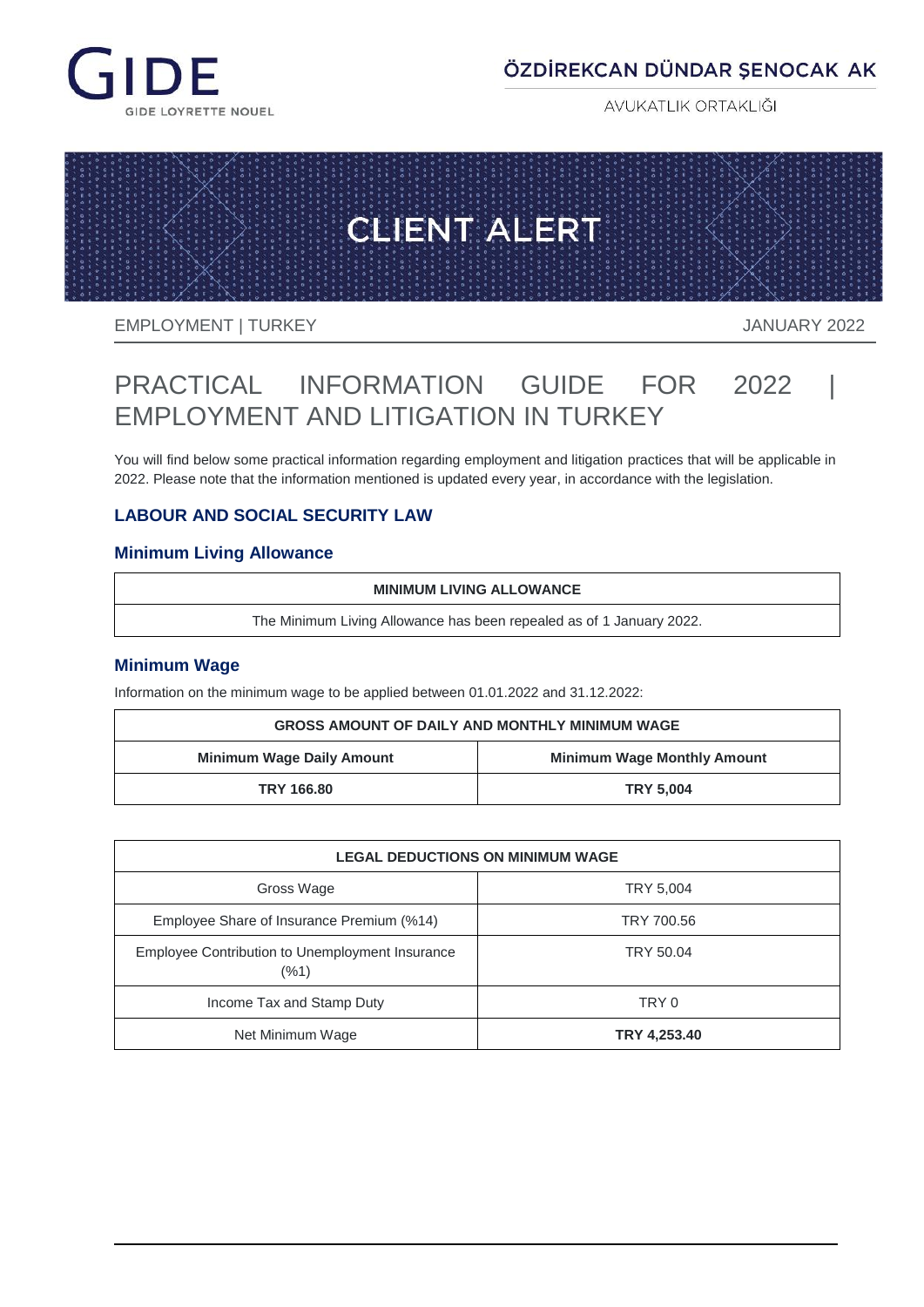| <b>MINIMUM WAGE TOTAL COST FOR EMPLOYER</b> |               |  |
|---------------------------------------------|---------------|--|
| Minimum Wage                                | TRY 5,004     |  |
| Employer Share of Insurance Premium (20.5%) | TRY 1,025.82  |  |
| Employer SSI Incentive (5%)                 | TRY (-250.20) |  |
| Employer Unemployment Insurance Fund (2%)   | TRY 100.08    |  |
| <b>Total Cost for Employer</b>              | TRY 5,879.70  |  |

#### **Severance Pay**

The maximum gross wage amount to be used as basis for calculating severance pay has increased to TRY 10,596.74 per month, applicable from 01.01.2022 to 30.06.2022. This amount will be valid only for the first semester of 2022. The amount for the second semester will be determined at a later time.

Severance pay is paid to the employee less 0.759% stamp duty taken from the gross wage. No other deductions are made from severance pay.

## **Maximum and Minimum Insurance Premium Fees**

Maximum and minimum insurance premium fees to be applied between 01.01.2022 and 31.12.2022:

| <b>MAXIMUM AND MINIMUM INSURANCE PREMIUM FEES</b> |                    |  |
|---------------------------------------------------|--------------------|--|
| <b>Maximum Fee</b>                                | <b>Minimum Fee</b> |  |
| TRY 37,530                                        | TRY 5,004          |  |

## **Administrative/Monetary Fines For Unlawful Acts as per Labour Law No. 4857**

| <b>UNLAWFUL ACT</b>                                                                                           | <b>ADMINISTRATIVE FINE</b>                                                                                          |  |
|---------------------------------------------------------------------------------------------------------------|---------------------------------------------------------------------------------------------------------------------|--|
| Violation of the obligation to notify the workplace                                                           | TRY 47,409 (separately for the principal and sub-<br>employer or their representatives who notify the<br>workplace) |  |
| Violation of the equal treatment principle for employees                                                      | TRY 397 (per employee affected)                                                                                     |  |
| Violation of temporary employment relationship<br>obligations                                                 | TRY 664 (per employee affected)                                                                                     |  |
| Violation of article 7/2-f regarding temporary<br>employment relationship                                     | TRY 2,656                                                                                                           |  |
| Violation of the obligation to provide a written document<br>regarding the content of the employment contract | TRY 397 (per employee affected)                                                                                     |  |
| Violation of the on-call and remote work provisions                                                           | TRY 397 (per employee affected)                                                                                     |  |
| Violation of the obligation to provide an Employment<br>Certificate                                           | TRY 397 (per employee affected)                                                                                     |  |
| Violation of the collective dismissal procedure                                                               | TRY 1,559 (per employee affected)                                                                                   |  |
| Violation of the obligation regarding employment of<br>disabled and ex-convict employees                      | TRY 5,917 (per unemployed disabled and ex-convict<br>per month                                                      |  |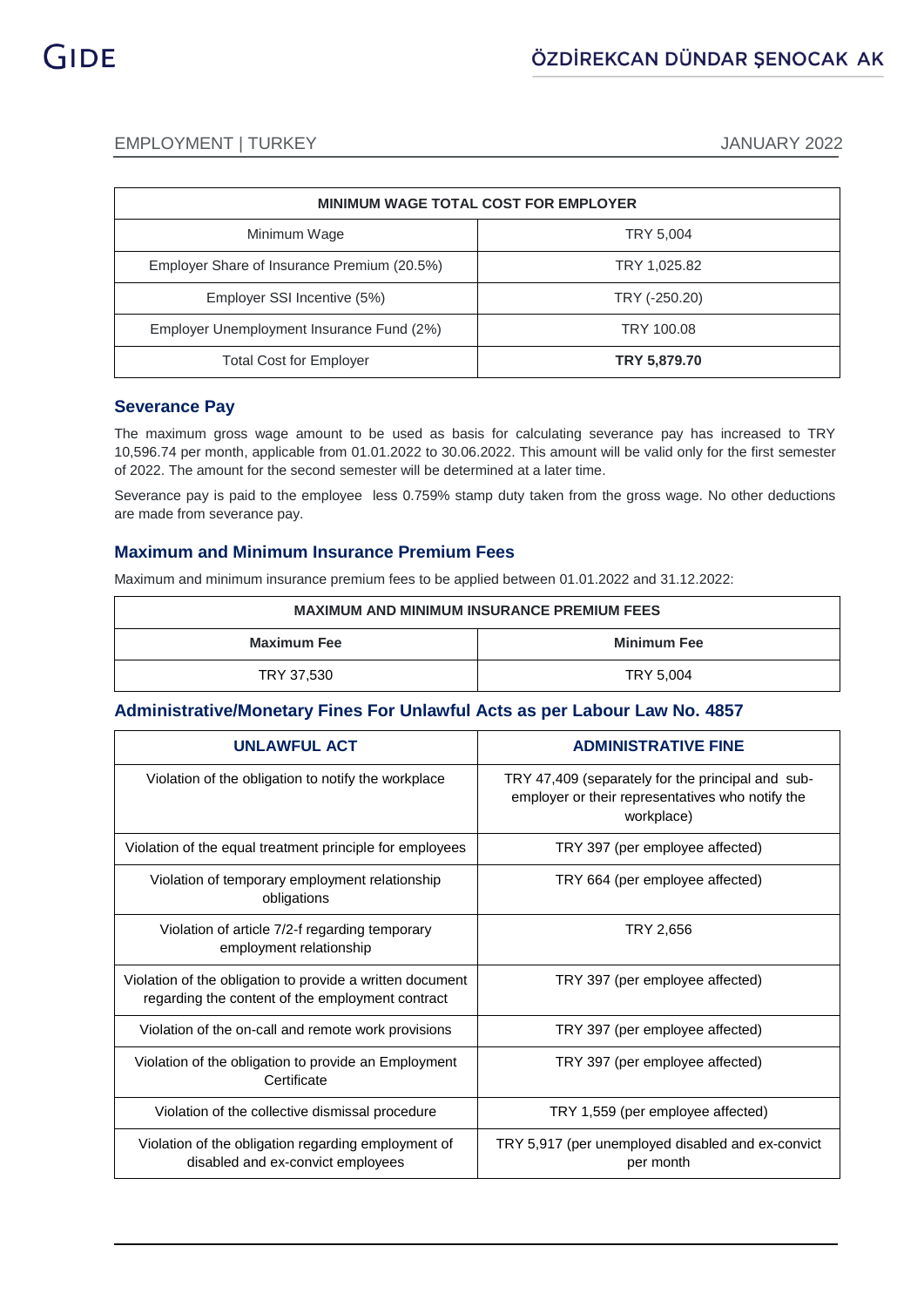## EMPLOYMENT | TURKEY | TANGLE | TANGLE | TANGLE | TANGLE | TANGLE | TANGLE | TANGLE | TANGLE | TANGLE | TANGLE

| Intentionally failing to pay or partially paying the fee<br>arising from this law, the collective bargaining<br>agreement or employment agreement                                                         | TRY 429 (per employee affected, per month) |
|-----------------------------------------------------------------------------------------------------------------------------------------------------------------------------------------------------------|--------------------------------------------|
| Violation of the obligation to pay fees, premiums,<br>bonuses and all other benefits to a specially opened<br>bank account                                                                                | TRY 429 (per employee affected, per month) |
| Violation of the obligation to issue a pay slip                                                                                                                                                           | TRY 1,559                                  |
| Violation of the obligation to impose an illegal fee<br>deduction or to not report the reason and of the<br>deduction                                                                                     | TRY 1,559                                  |
| Violation of the obligation to pay the minimum fee, or<br>underpaying the minimum fee                                                                                                                     | TRY 429 (per employee affected, per month) |
| Violation of the obligation to pay the fee for overtime<br>work, to allow the employee to use the free time he/she<br>deserves within six months, to get the consent of the<br>employee for overtime work | TRY 755 (per employee affected)            |
| Violation of the obligation to distribute the document<br>about the percentage to the representative                                                                                                      | TRY 1,559                                  |
| Violation of the obligation to divide annual paid leave<br>days unlawfully                                                                                                                                | TRY 755 (per employee affected)            |
| Violation of the obligation to pay the annual leave fee,<br>or underpaying the annual leave fee                                                                                                           | TRY 755 (per employee affected)            |
| Violation of the obligation to pay the annual leave fee to<br>the employee whose employment agreement has been<br>terminated                                                                              | TRY 755 (per employee affected)            |
| Violation of the obligation to allow employees to use<br>annual leave according to the essential procedures of<br>the annual leave regulation                                                             | TRY 755 (per employee affected)            |
| Violation of the obligation to comply with working hours<br>and the provisions of the relevant regulation                                                                                                 | <b>TRY 4.173</b>                           |
| Violation of the obligation to comply with compensatory<br>work procedures                                                                                                                                | TRY 755 (per employee affected)            |
| Violation of the obligation to give a rest break to the<br>employee                                                                                                                                       | TRY 4,173                                  |
| Violation of the obligation to not work employees for<br>more than 7.5 hours at night, and to change day and<br>night shifts                                                                              | TRY 4,173                                  |
| Violation of the prohibition of child employment                                                                                                                                                          | TRY 4,173                                  |
| Violation of the prohibition regarding underground and<br>underwater employment                                                                                                                           | TRY 4,173                                  |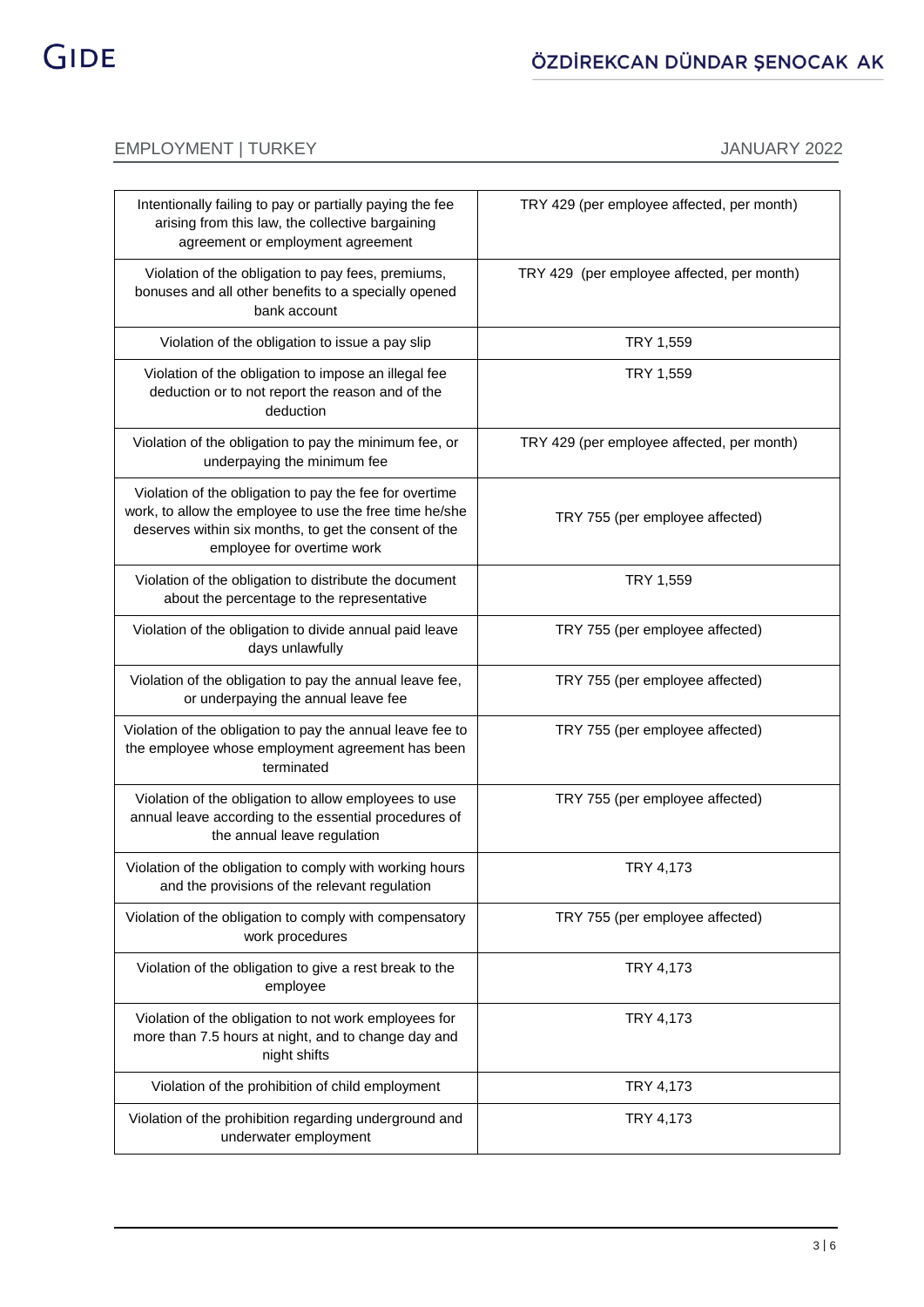## EMPLOYMENT | TURKEY | TERMINE | TERMINE | TERMINE | TERMINE | TERMINE | TERMINE | TERMINE | TERMINE | TERMINE

| Violation of the obligation to not employ children and<br>young people at night                                                                                                                                                       | TRY 4,173  |
|---------------------------------------------------------------------------------------------------------------------------------------------------------------------------------------------------------------------------------------|------------|
| Violation of the obligation to not work women during<br>pre/postnatal periods, or to give unpaid leave                                                                                                                                | TRY 4,173  |
| Violation of the obligation to issue the personal file of<br>employee                                                                                                                                                                 | TRY 4,173  |
| Violation of regulations-related working hours                                                                                                                                                                                        | TRY 4,173  |
| Violation of the obligation to show the necessary<br>documents and evidence, to provide everything Labour<br>Inspectors need to perform their duties (paragraph<br>92/1), and to carry out their orders and requests without<br>delay | TRY 37,928 |
| Violation of the obligation to not influence employees on<br>their statements, to not force them to hide or change<br>the truth, to not behave inappropriately towards them<br>when they testify to the relevant authorities          | TRY 37,928 |
| Violation of the obligation to not prevent investigation<br>and inspection duties of Labour Inspectors                                                                                                                                | TRY 37,928 |

## **Administrative Fines For Unlawful Act, According to the International Labour Force Law No. 6735**

| <b>WRONGFUL ACT</b>                                                                                                                                                                                 | <b>AMOUNT OF PENALTY</b>                           |  |
|-----------------------------------------------------------------------------------------------------------------------------------------------------------------------------------------------------|----------------------------------------------------|--|
| To employ a foreigner without a work permit                                                                                                                                                         | TRY 16,066 (per foreign employee)                  |  |
| To work dependently without a work permit                                                                                                                                                           | TRY 6,423 (per foreign employee)                   |  |
| To work independently without a work permit                                                                                                                                                         | TRY 12,854 (per foreign employee)                  |  |
| To work independently and with indefinite work permit<br>without fulfilling the notification obligation stipulated by<br>law in due time, and to employ foreign employees<br>under these conditions | TRY 1,067 (per foreign employee and per employer)) |  |

## **MONETARY LIMITS FOR 2022 UNDER CIVIL PROCEDURE LAW, ADMINISTRATIVE PROCEDURE LAW, AND EXECUTION AND BANKRUPTCY LAW**

| <b>Monetary Limit of Proving</b><br>by Deed | <b>Monetary Limit for an appeal</b><br>request before the Court of<br>Appeal | Monetary Limit for an appeal request before<br>the Court of Cassation |
|---------------------------------------------|------------------------------------------------------------------------------|-----------------------------------------------------------------------|
| TRY 6.640                                   | TRY 8.000                                                                    | TRY 107,090                                                           |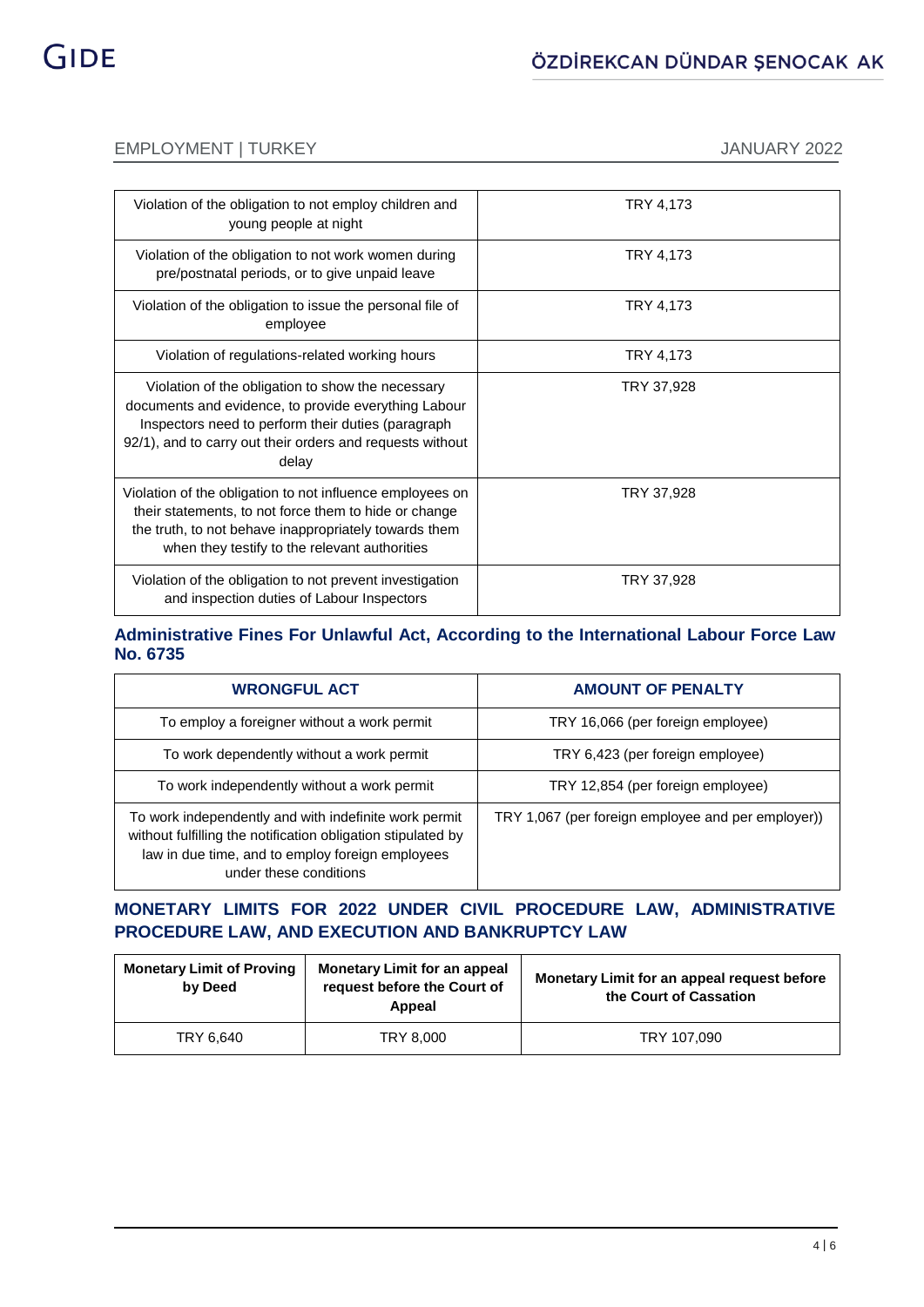

## EMPLOYMENT | TURKEY | TERMINE | TERMINE | TERMINE | TERMINE | TERMINE | TERMINE | TERMINE | TERMINE | TERMINE

| <b>Monetary Limit for</b><br>hearing requests before<br>the Court of Cassation | <b>Monetary Limit for appeal</b><br>requests before Court of<br>Appeals (practised in<br><b>Execution Courts)</b> | <b>Monetary Limit for appeals requests before</b><br>the Court of Cassation (practised in<br><b>Execution Courts)</b> |
|--------------------------------------------------------------------------------|-------------------------------------------------------------------------------------------------------------------|-----------------------------------------------------------------------------------------------------------------------|
| TRY 160,660                                                                    | TRY 18,710                                                                                                        | TRY 107.090                                                                                                           |

| <b>Monetary Limit for appeals</b><br>requests before Council of<br>State (practised in<br>administrative jurisdiction) | <b>Monetary Limit for appeals</b><br>requests before Court of<br>Appeal (practiced in<br>administrative jurisdiction) | Monetary Limit for hearing requests before<br>the Council of State |
|------------------------------------------------------------------------------------------------------------------------|-----------------------------------------------------------------------------------------------------------------------|--------------------------------------------------------------------|
| TRY 261,000                                                                                                            | TRY 9,000                                                                                                             | TRY 77,000                                                         |

### **INCOME TAX CALCULATIONS**

Income brackets used to calculate income tax rates have been reviewed for 2022 as follows. Please note that the rates up to 5 percent have been deleted:

| <b>INCOME TAX RATES</b>              |                  |                                          |                  |
|--------------------------------------|------------------|------------------------------------------|------------------|
| <b>Income Scales</b><br>(Fee Income) | <b>Tax Rates</b> | <b>Income Scales</b><br>(Non-Fee Income) | <b>Tax Rates</b> |
| Up to TRY 32,000                     | 15%              | Up to TRY 32,000                         | 15%              |
| TRY 32,000 - TRY 70,000              | 20%              | TRY 32,000 - TRY<br>70,000               | 20%              |
| TRY 70,000 - TRY<br>250,000          | 27%              | TRY 70,000 - TRY<br>170,000              | 27%              |
| TRY 250,000 of TRY<br>880,000        | 35%              | TRY 170,000 - TRY<br>880,000             | 35%              |
| TRY 880,000 and over                 | 40%              | TRY 880,000 and<br>over                  | 40%              |